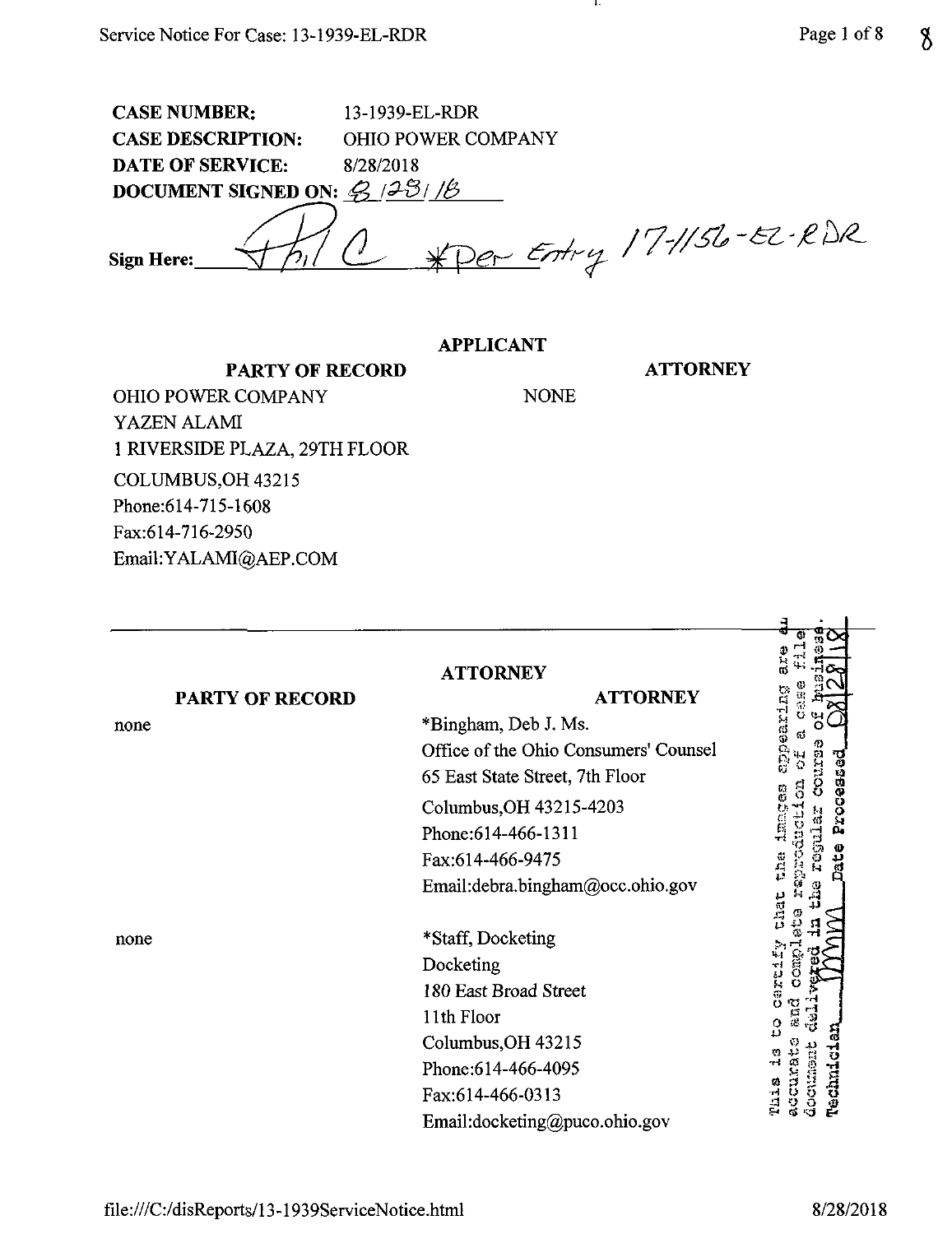| none | *Bulgrin, Richard M<br>Public Utilities Commission of Ohio<br>180 E. Broad Street<br>Columbus, OH 43215<br>Phone: 614-466-0112<br>Email:Dick.Bulgrin@puc.state.oh.us                                        |
|------|-------------------------------------------------------------------------------------------------------------------------------------------------------------------------------------------------------------|
| none | *Nourse, Steven T Mr.<br>American Electric Power Service Corporation<br>1 Riverside Plaza, 29th Floor<br>Columbus, OH 43215<br>Phone: (614) 716-1608<br>Fax: (614) 716-2950<br>Email:stnourse@aep.com       |
| none | *Bingham, Deb J. Ms.<br>Office of the Ohio Consumers' Counsel<br>65 East State Street, 7th Floor<br>Columbus, OH 43215-4203<br>Phone: 614-466-1311<br>Fax:614-466-9475<br>Email: debra.bingham@occ.ohio.gov |
| none | *Sweeney, Helen<br>Interstate Gas Supply, Inc.<br>6100 Emerald Parkway<br>Dublin, OH 43016<br>Phone: 614-659-5057<br>Email:hsweeney@igsenergy.com                                                           |
| none | *Hight, Debra<br>Public Utilities Commission of Ohio<br>180 E. Broad Street<br>Columbus, OH 43231<br>Phone: 614-466-0469<br>Email:Debra.Hight@puc.state.oh.us                                               |
| none | *Loucas, Cathryn N. Ms.<br>Ohio Partners for Affordable Energy                                                                                                                                              |

**Contract** 

 $\sim$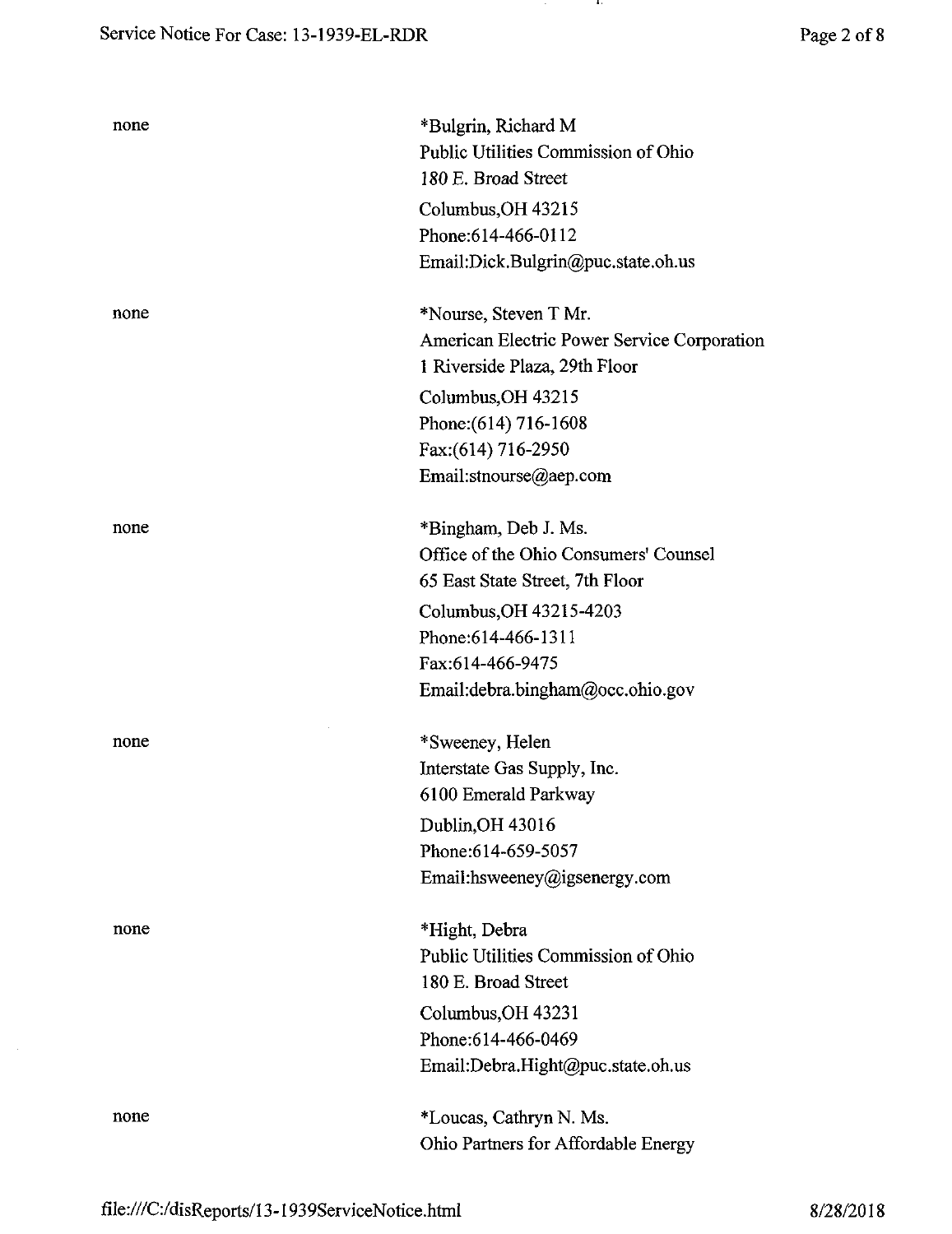|      | 231 W. Lima Street                      |
|------|-----------------------------------------|
|      | Findlay, OH 45840                       |
|      | Phone: (216) 533-9050                   |
|      | Email:CLoucas@ohiopartners.org          |
| none | *Dougherty, Trent A Mr.                 |
|      | Ohio Environmental Council              |
|      | 1145 Chesapeake Ave                     |
|      | Suite I                                 |
|      | Columbus, OH 43212                      |
|      | Phone: 614-487-7506                     |
|      | Fax:614-487-7510                        |
|      | Email:trent@theoec.org                  |
| none | *Glover, Rebekah J. Ms.                 |
|      | Whitt Sturtevant                        |
|      | 88 E. Broad St                          |
|      | Suite 1590                              |
|      | Columbus, OH 43215                      |
|      | Phone: 937-417-3683                     |
|      | Email:glover@whitt-sturtevant.com       |
| none | *Mooney, Colleen L                      |
|      | <b>OPAE</b>                             |
|      | PO Box 12451                            |
|      | Columbus, OH 43212-2451                 |
|      | Phone: 614-488-5739                     |
|      | Email: cmooney@ohiopartners.org         |
| none | *Spinosi, Jennifer L. Ms.               |
|      | Direct Energy                           |
|      | 21 E. State St.                         |
|      | 19th Floor                              |
|      | Columbus, OH 43215                      |
|      | Phone: (614) 220-4369                   |
|      | Email:jennifer.spinosi@directenergy.com |
| none | *Orahood, Teresa                        |
|      | Bricker & Eckler LLP                    |
|      | 100 South Third Street                  |
|      |                                         |

**Contract**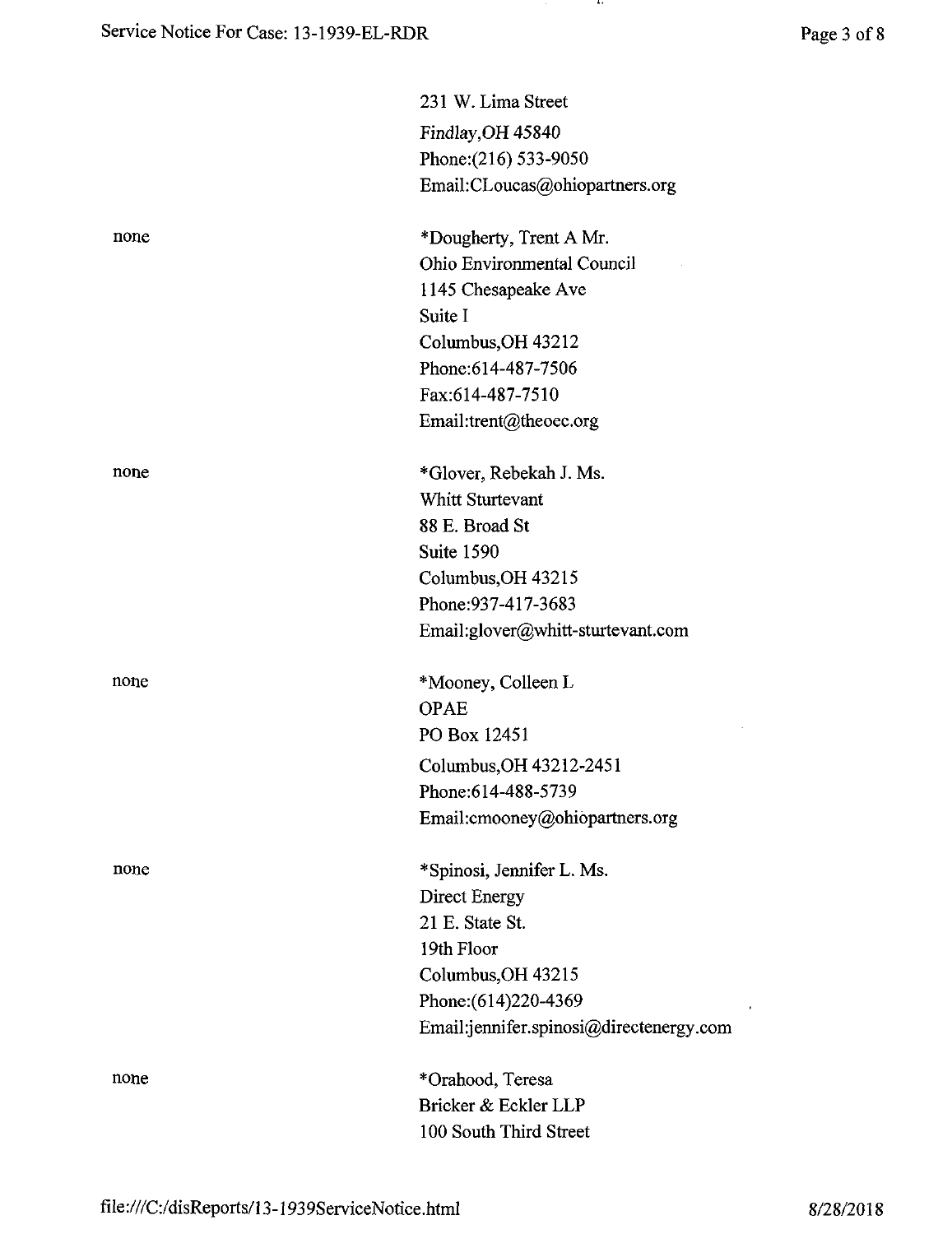- 19

|      | Columbus, OH 43215-4291              |
|------|--------------------------------------|
|      | Phone: (614) 227-4821                |
|      | Fax:(614) 227-2390                   |
|      | Email:torahood@bricker.com           |
| none | *Scott, Tonnetta Y Mrs.              |
|      | Ohio Attorney General                |
|      | 180 East Broad Street                |
|      | Columbus, OH 43215                   |
|      | Phone: 614-466-4395                  |
|      | Email:Tonnetta.Scott@puc.state.oh.us |
| none | *Brigner, Gina L Ms.                 |
|      | Ohio Consumers' Counsel              |
|      | 65 E. State Street, 7th Floor        |
|      | Columbus, OH 43215                   |
|      | Phone: 614-644-0684                  |
|      | Fax:614-466-9475                     |
|      | Email:brigner@occ.state.oh.us        |
| none | *Williams, Jamie Ms.                 |
|      | <b>Ohio Consumers' Counsel</b>       |
|      | 65 East State Street, 7th Floor      |
|      | Columbus, OH 43215-4213              |
|      | Phone: 614-466-9547                  |
|      | Email:jamie.williams@occ.ohio.gov    |
| none | *Miller, Vesta R                     |
|      | Public Utilities Commission of Ohio  |
|      | 180 East Broad Street                |
|      | Columbus, OH 43215                   |
|      | Phone:614-466-7702                   |
|      | Email: Vesta.Miller@puc.state.oh.us  |
| none | *Scott, Tonnetta Ms.                 |
|      | Ohio Attorney General                |
|      | 30 East Broad Street                 |
|      | Columbus, OH 43215                   |
|      | Phone: (614) 466-4395                |
|      | Fax:(614)466-4395                    |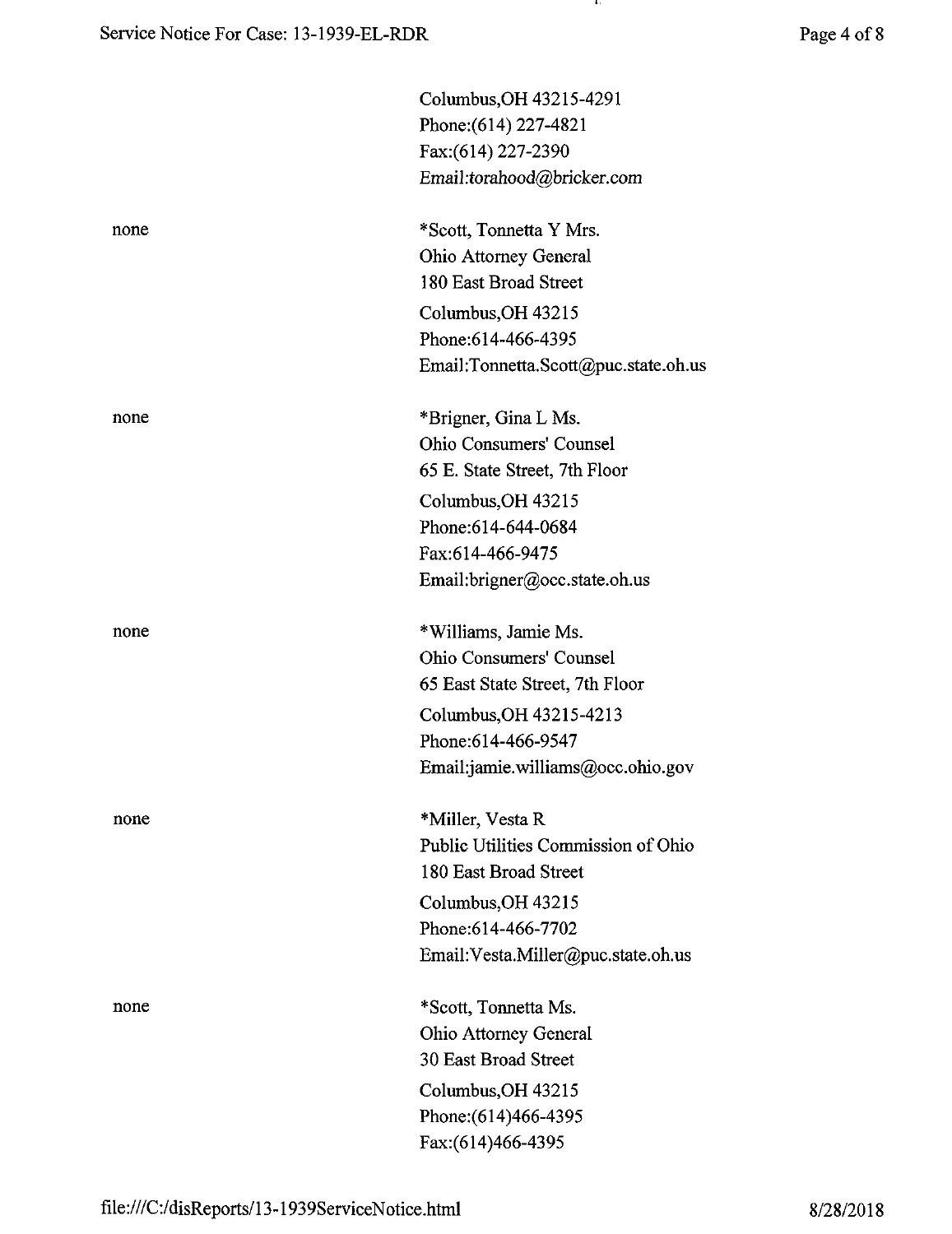|      | Email:tonnetta.scott@ohioattorneygeneral.gov |
|------|----------------------------------------------|
| none | *Bojko, Kimberly W. Mrs.                     |
|      | Carpenter Lipps & Leland LLP                 |
|      | 280 North High Street                        |
|      | 280 Plaza Suite 1300                         |
|      | Columbus, OH 43215                           |
|      | Phone: 614-365-4100                          |
|      | Fax:614-365-9145                             |
|      | Email:bojko@carpenterlipps.com               |
| none | *Spencer, Ken Mr.                            |
|      | Armstrong & Okey, Inc.                       |
|      | 222 East Town Street, 2nd Floor              |
|      | Columbus, OH 43215                           |
|      | Phone:614-224-9481                           |
|      | Fax:614-224-5724                             |
|      | Email:kspencer@aando.com                     |
| none | *Casto, Scott J Mr.                          |
|      | FirstEnergy                                  |
|      | 76 S. Main St.                               |
|      | <b>Akron, OH 44308</b>                       |
|      | Phone: (330) 761-7835                        |
|      | Fax: (330) 384-3875                          |
|      | Email:scasto@firstenergycorp.com             |
| none | *Keeton, Kimberly L                          |
|      | Ohio Attorney General's Office               |
|      | <b>Public Utilities Section</b>              |
|      | 30 East Broad Street, 16th Floor             |
|      | Columbus, OH 43215                           |
|      | Phone: (614)466-4397                         |
|      | Fax: (614) 644-8764                          |
|      | Email:Kimberly.Keeton@puc.state.oh.us        |
| none | *Pritchard, Matthew R. Mr.                   |
|      | McNees Wallace & Nurick                      |
|      | 21 East State Street #1700                   |
|      | Columbus, OH 43215                           |

and the con-

 $\bar{z}$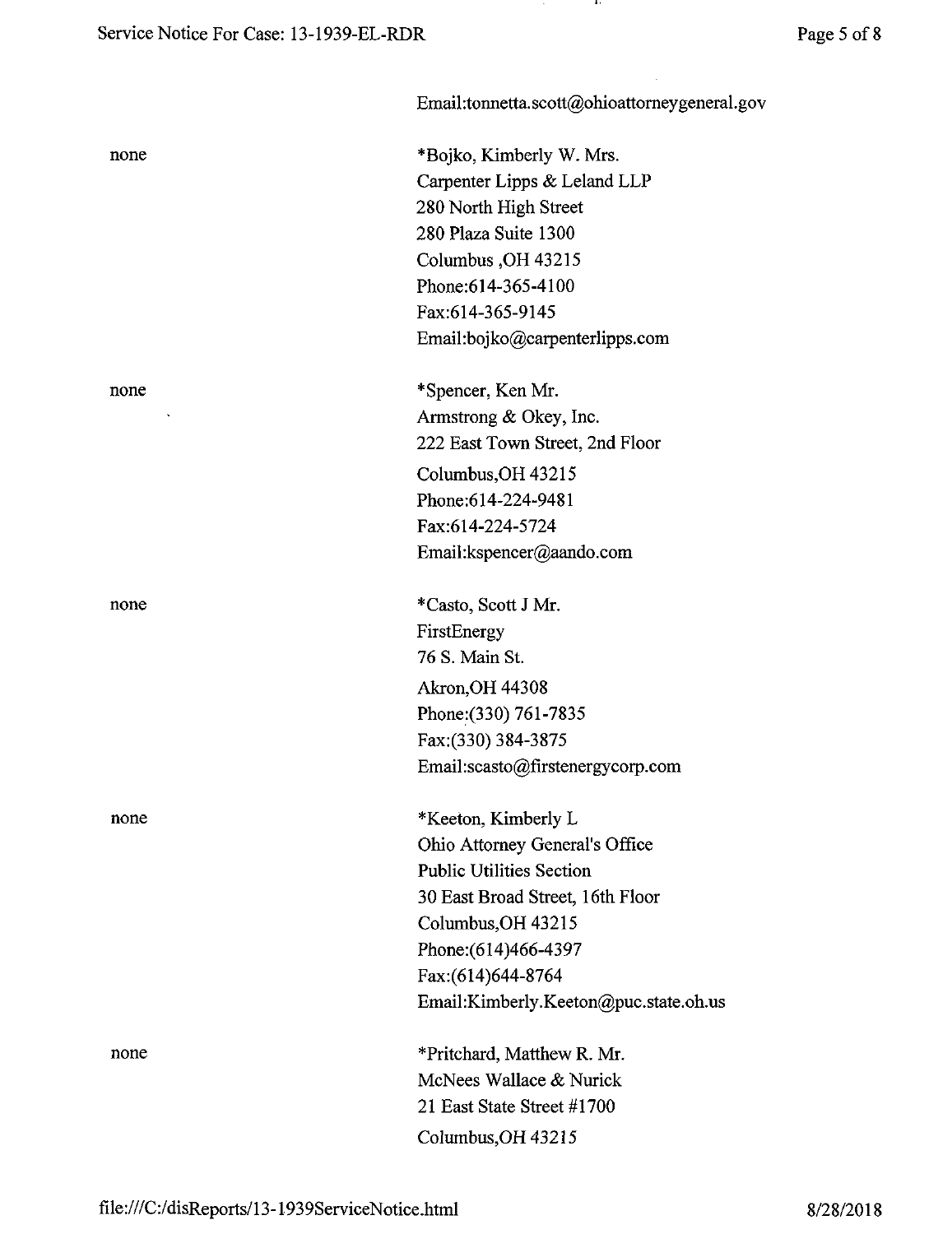|      | Phone: 614-469-8000                                     |
|------|---------------------------------------------------------|
|      | Fax:614-469-4653                                        |
|      | Email:mpritchard@mwncmh.com                             |
| none | *Coffey, Sandra                                         |
|      | Public Utilities Commission of Ohio<br>180 E. Broad St. |
|      | Columbus, OH 43215                                      |
|      | Phone: (614) 728-2516                                   |
|      | Fax: (614) 728-8373                                     |
|      | Email:Sandra.Coffey@puc.state.oh.us                     |
| none | *Campbell, Andrew J Mr.                                 |
|      | Whitt Sturtevant LLP                                    |
|      | <b>PNC Plaza</b>                                        |
|      | 155 E. Broad St                                         |
|      | Columbus, OH 43215                                      |
|      | Phone:614-224-3973                                      |
|      | Email:campbell@whitt-sturtevant.com                     |
| none | *Fleisher, Madeline                                     |
|      | <b>Environmental Law and Policy Center</b>              |
|      | 21 W. Broad St., 8th Floor                              |
|      | Columbus, OH 43215                                      |
|      | Phone: 614-569-3827                                     |
|      | Email:mfleisher@elpc.org                                |
| none | *Fleisher, Madeline                                     |
|      | <b>Environmental Law and Policy Center</b>              |
|      | 21 W. Broad St., 8th Floor                              |
|      | Columbus, OH 43215                                      |
|      | Phone: 614-569-3827                                     |
|      | Email:mfleisher@elpc.org                                |
| none | *Alami, Yazen Mr.                                       |
|      | American Electric Power Company                         |
|      | 1 Riverside Plaza                                       |
|      | 29th Floor                                              |
|      | Columbus, OH 43215                                      |
|      | Phone:614-716-2920                                      |

and the p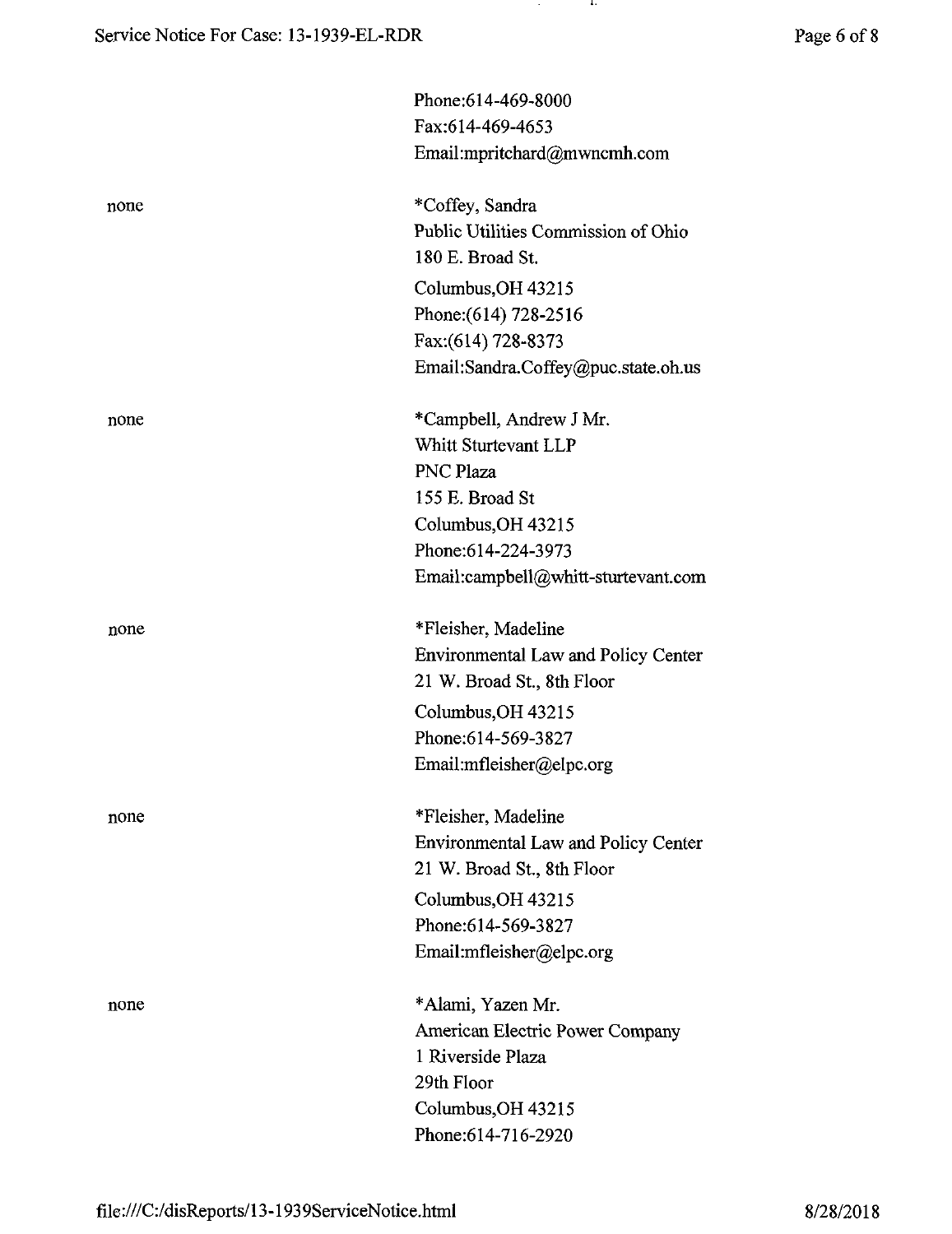$\mathcal{A}^{\pm}$ 

|      | Fax:614-716-2950                            |
|------|---------------------------------------------|
|      | Email:yalami@aep.com                        |
|      |                                             |
| none | BRADY, CYNTHIA F.                           |
|      | <b>EXELON BUSINESS SERVICES CO</b>          |
|      | 4300 WINFIELD RD                            |
|      | WARRENVILLE, IL 60555                       |
| none | *Nourse, Steven T Mr.                       |
|      | American Electric Power Service Corporation |
|      | 1 Riverside Plaza, 29th Floor               |
|      | Columbus, OH 43215                          |
|      | Phone: (614) 716-1608                       |
|      | Fax:(614) 716-2950                          |
|      | Email:stnourse@aep.com                      |
| none | *Darr, Frank P Mr.                          |
|      | McNees, Wallace & Nurick LLC                |
|      | 21 E. State Street                          |
|      | 17th Floor                                  |
|      | Columbus, OH 43215                          |
|      | Phone: 614-719-2855                         |
|      | Fax:614-469-4653                            |
|      | Email:fdarr@mwncmh.com                      |
|      |                                             |

 $\mathbf{r}$ 

| <b>INTERVENOR</b>                |             |                 |  |
|----------------------------------|-------------|-----------------|--|
| <b>PARTY OF RECORD</b>           |             | <b>ATTORNEY</b> |  |
| ETTER, TERRY                     | <b>NONE</b> |                 |  |
| 10 WEST BROAD STREET, SUITE 1800 |             |                 |  |
| COLUMBUS, OH 43215-3485          |             |                 |  |
| Phone: 614.466-8574              |             |                 |  |
| Email:ETTER@OCC.STATE.OH.US      |             |                 |  |
| INTERSTATE GAS SUPPLY INC        | <b>NONE</b> |                 |  |
| MATTHEW WHITE                    |             |                 |  |
| 6100 EMERALD PARKWAY             |             |                 |  |
| <b>DUBLIN, OH 43016</b>          |             |                 |  |

file:///C:/disReports/l3-1939ServiceNotice.html 8/28/2018